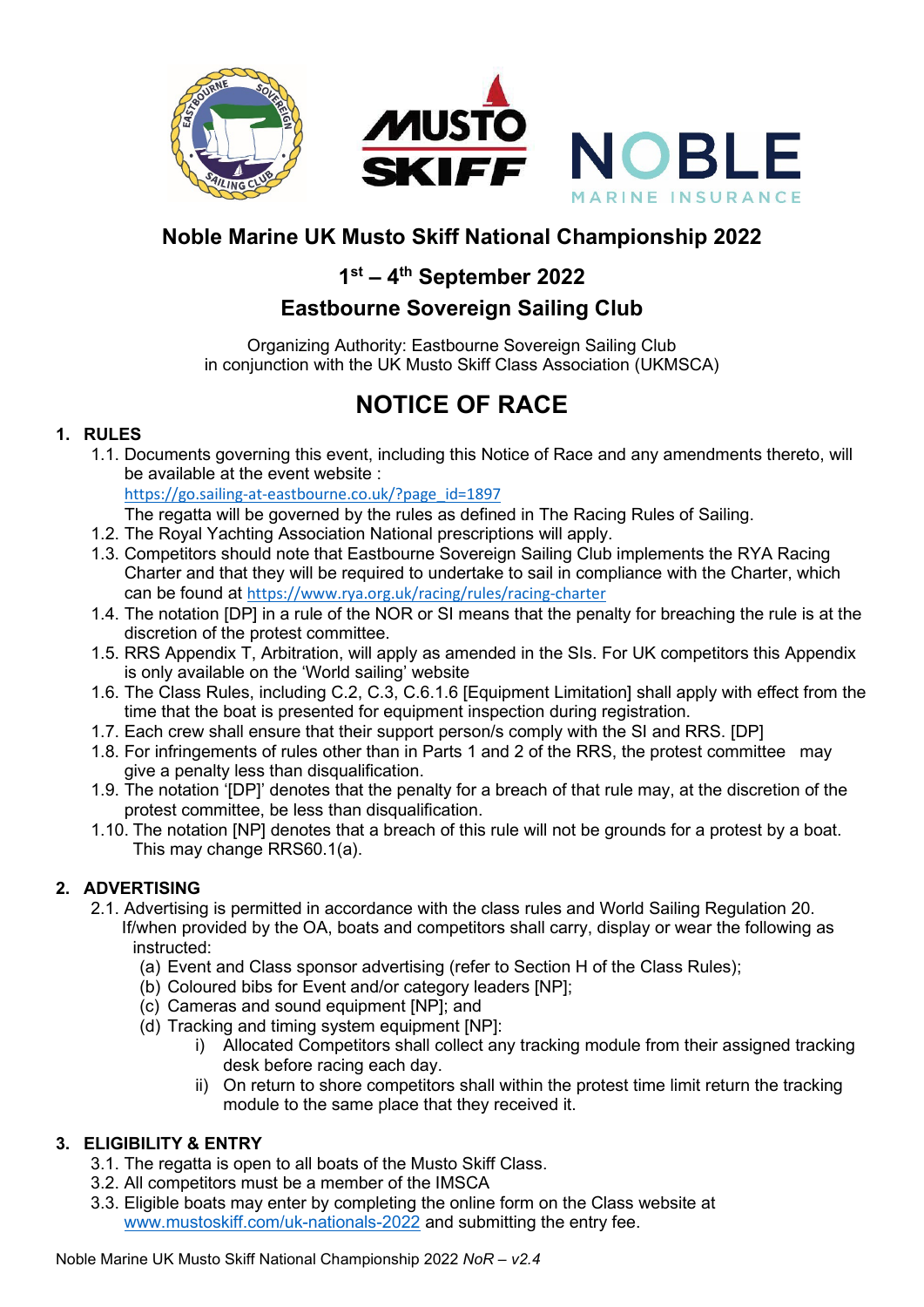- 3.4. Competitors aged less than 18 must complete an Under 18s Consent Form. This must be completed and submitted at the event before racing. This can be downloaded from the class website at [www.mustoskiff.com/uk-nationals-2022](http://www.mustoskiff.com/uk-nationals-2022)
- 3.5. Entries will open on Saturday 21st May.
- 3.6. Competitors shall register and complete all required measurement formalities before racing.
- 3.7. As a World Sailing Class Association, and in line with the recommendation of World Sailing (01 March 2022 -<https://www.sailing.org/2022/03/01/world-sailing-statement-6/> and the RYA, the participation of Russian and Belarusian sailors and officials is currently suspended for this sailing event. Permission to participate will only be granted provided the individual is not representing Russia or Belarus and entering the sailing event neutrally, without national symbols, colours, flags or anthems. The measure to suspend the participation of Russian or Belarusian sailors and officials in their respective events and competitions remains at the discretion of the Organizing Authority: Eastbourne Sovereign Sailing Club, the UK Musto Skiff Class Association (UKMSCA), and the International Musto Skiff Class Association (IMSCA).

#### **4. FEES**

- 4.1. Entry fee per boat is £165. Late entry fee per boat is £195.
- 4.2. Entry fee per boat weekend only £95.
- 4.3. The late entry fee will apply from Monday 1st August 2022.
- 4.4. Inclusive of 3 evening meals, after sailing snacks and free parking.

## **5. SCHEDULE**

- 5.1. Registration will take place on Wednesday 31<sup>st</sup> August from 18:00 until 19:00 and Thursday 1<sup>st</sup> September from 09:00 until 12:00
- 5.2. There will be a briefing for competitors on Thursday 1st September at 11:30.
- 5.3. The race schedule will be as follows:

| Date:                                                 | Event:                                             |
|-------------------------------------------------------|----------------------------------------------------|
| Thursday 1st September                                | Warning signal for the first race will be at 12.55 |
| <b>Friday 2nd September</b><br>Saturday 3rd September | Warning signal for the first race will be at 11.55 |
| Sunday 4th September                                  | Warning signal for the first race will be at 10.25 |

- 5.4. The Championship will consist of a maximum of 12 races.
- 5.5. No more than four races will be sailed on any day.
- 5.6. On the last scheduled day of racing no warning signal will be made after 15:00.

## **6. EQUIPMENT INSPECTION**

- 6.1. The OA, Measurer, and representatives of the IMSCA may weigh, measure or inspect any boat and/or equipment and sails before, during or after any race at their discretion.
- 6.2. Chartered or loaned boats shall display the sail number corresponding with the number of the hull or, if the helmsman is using a sail from his own boat, that sail number. This changes RRS Appendix G1.1.

## **7. SAILING INSTRUCTIONS**

- 7.1. The sailing instructions will be published on the official notice board on the event website: [https://go.sailing-at-eastbourne.co.uk/?page\\_id=1897](https://go.sailing-at-eastbourne.co.uk/?page_id=1897)
- 7.2. A UKMSCA WhatsApp group will be established for the Event to inform competitors when announcements have been posted on the official noticeboard. The official notice board takes precedence in case of a discrepancy. It is also hoped that a daily announcement will be made on this group.

## **8. VENUE**

- 8.1. The racing area will be South East of the Sailing Club approximately 1NM offshore.
- 8.2. Venue information is available at the event website: [https://go.sailing-at-eastbourne.co.uk/?page\\_id=1897](https://go.sailing-at-eastbourne.co.uk/?page_id=1897)

Eastbourne Sovereign Sailing Club – Noble Marine UK Musto Skiff National Championship 2022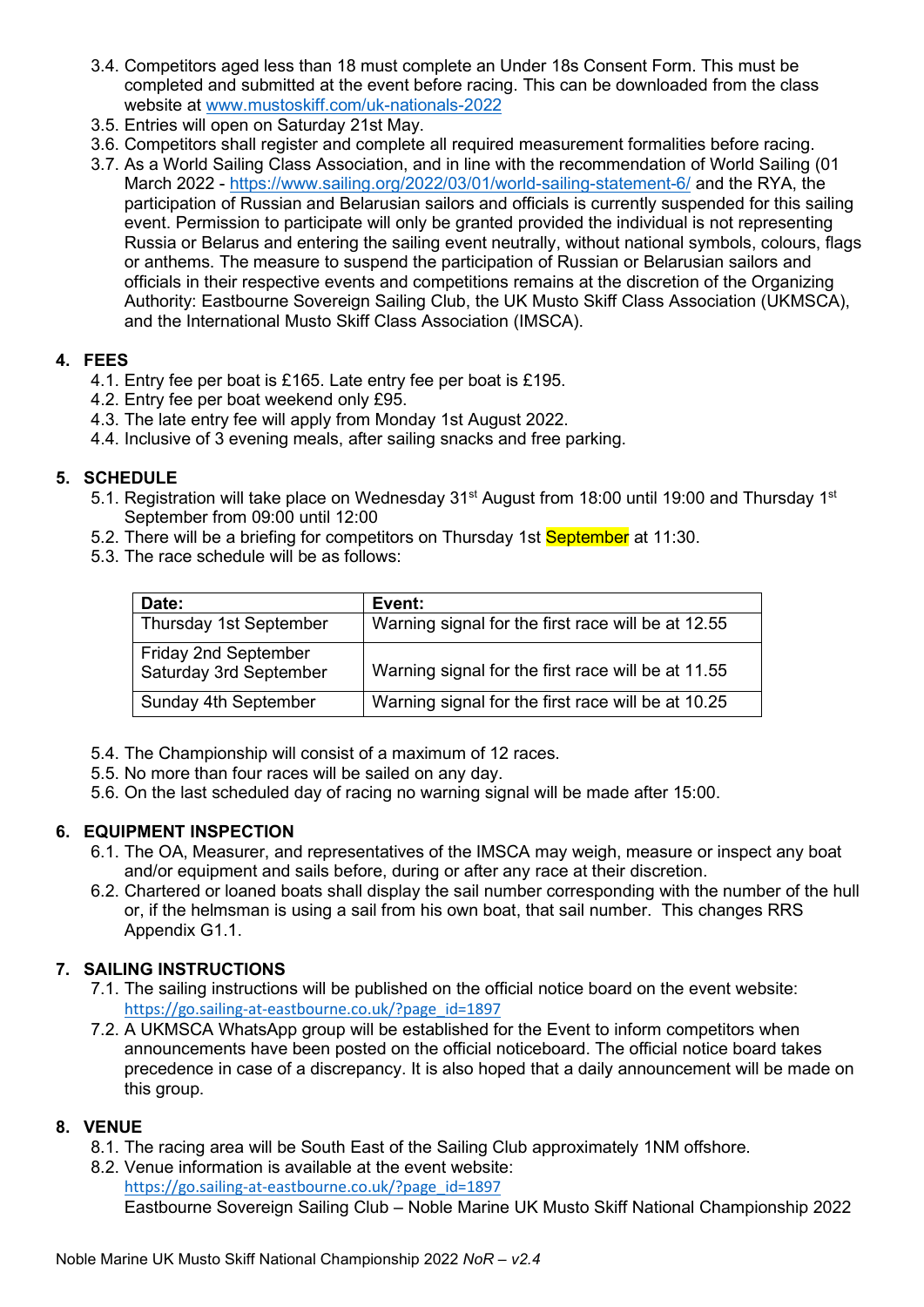### **9. THE COURSES**

9.1. The courses to be sailed will be windward/leeward.

#### **10. SCORING**

10.1. Three (3) races are required to be completed to constitute a series.

- 10.2. Series scoring
	- (a) When fewer than four races have been completed, a boat's series score will be the total of her race scores.
	- (b) When from four to eight races have been completed, a boat's series score will be the total of her race scores excluding her worst score
	- (c) When nine or more races have been completed, a boat's series score will be the total of her race scores excluding her two worst scores.
- 10.3 Points will accrue to the registered helm and not the entered boat.

#### **11. SUPPORT BOATS**

Not used

#### **12. BERTHING**

[DP] Boats shall be kept in their assigned places whilst ashore.

#### **13. RADIO COMMUNICATION**

[DP] Except in an emergency, a boat that is racing shall not make voice or data transmissions and shall not receive voice or data communication that is not available to all boats.

#### **14. PRIZES**

- 14.1. The overall winning boat will be awarded the first-place trophy and the title "UK National Champion". Additional prizes may be awarded depending on fleet size and categories (e.g. age groups etc).
- 14.2. The title "UK National Champion" will be awarded to the top placed UK resident or passport holder.

#### **15. MEDIA RIGHTS AND COPYRIGHT**

By entering and participating in this event, each competitor and his/her supporters grant to the OA, the National and International Class Associations, Ovington Boats and the sponsors the absolute right, authority and permission in perpetuity to make, use, distribute, broadcast, publish and show in any media, at their discretion any images, motion pictures, still pictures and live, taped or filmed television, audio and video recordings, and reproductions and edits of them and/or their boat/s made during the championship from time to time on and off the water, and of all of his/her data, information and material related to the championship, including their name, without compensation.

#### **16. DATA PROTECTION**

In order to manage the events and Class, information provided by competitors will be held on an event database and on a database held by the IMSCA and will be compliant, managed and used in accordance with the IMSCA Privacy Policy (found on the website at www.Mustoskiff.com). The management of personal data, information and images will comply with the new General Data Protection Regulation Legislation that came into effect in May 2018. Data will also be held and used by the Organising Authority for the purposes of running the event.

#### **17. DRONES**

- 17.1. The Organizing Authority may arrange for one or more drones to film all or part of the racing. You consent to drones flying within 10 meters of you and other competitors. Drones are inherently potentially dangerous, and competitors recognize this risk and should avoid any contact with them and in particular should not try to touch them.
- 17.2. Use of drones by anyone in the vicinity of the course without and in accordance with approval of the OA is prohibited.

#### **18. RISK STATEMENT**

18.1. Rule 4 of the Racing Rules of Sailing states: "The responsibility for a boat's decision to participate in a race or to continue racing is hers alone."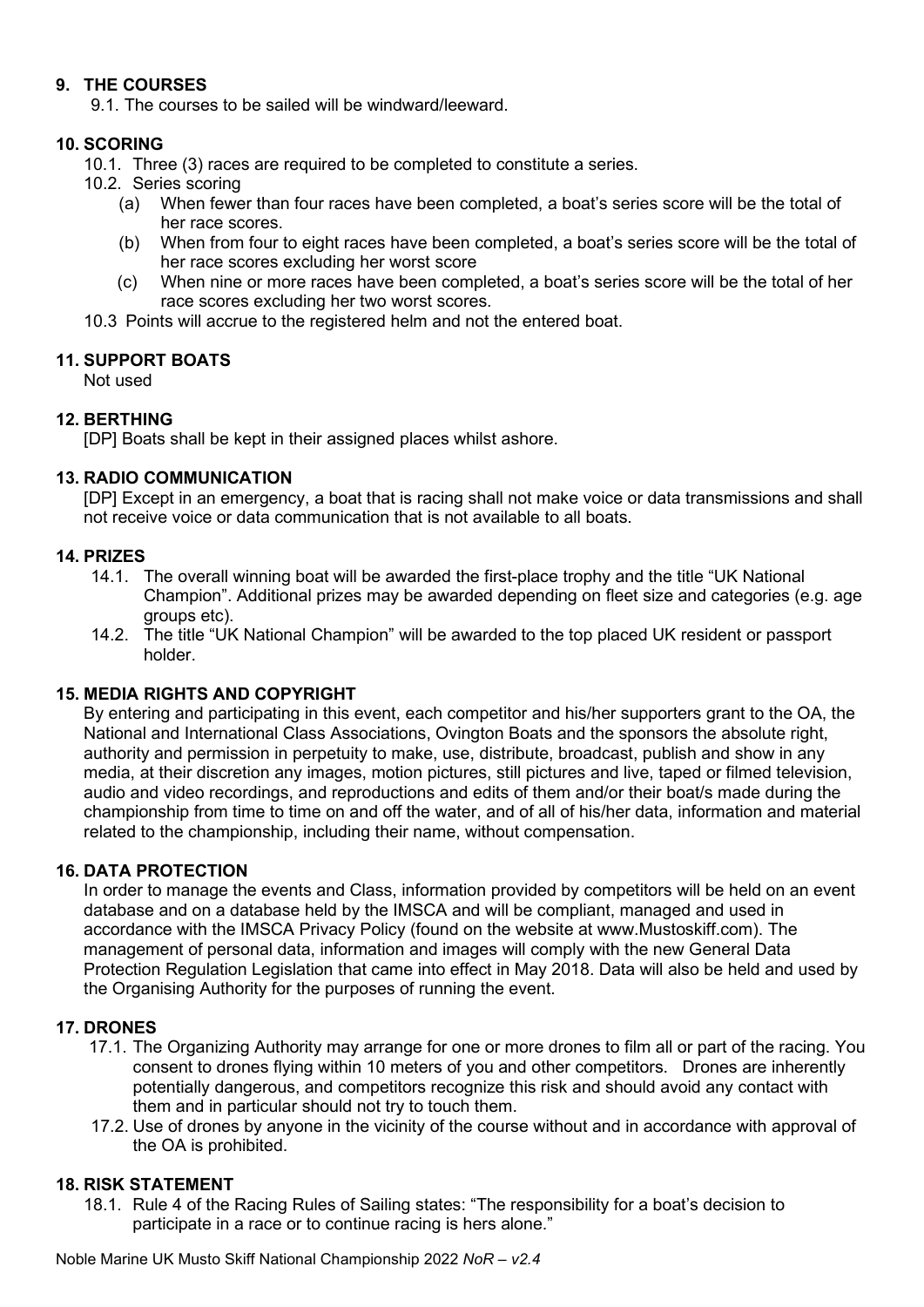- 18.2. Sailing is by its nature an unpredictable sport and therefore inherently involves an element of risk. By taking part in the event, each competitor agrees and acknowledges that:
	- (a) They are aware of the inherent element of risk involved in the sport and accept responsibility for the exposure of themselves, their crew and their boat to such inherent risk whilst taking part in the event;
	- (b) They are responsible for the safety of themselves, their crew, their boat and their other property whether afloat or ashore;
	- (c) They accept responsibility for any injury, damage or loss to the extent caused by their own actions or omission;
	- (d) Their boat is in good order, equipped to sail in the event and they are fit to participate;
	- (e) The provision of a race management team, patrol boats and other officials and volunteers by the event organizer does not relieve them of their own responsibilities;
	- (f) The provision of patrol boat cover is limited to such assistance, particularly in extreme weather conditions, as can be practically provided in the circumstances.
	- (g) It is their responsibility to familiarize themselves with any risks specific to this venue or this event drawn to their attention in any rules and information produced for the venue or event and to attend any safety briefing held for the event.
	- (h) Their boat is adequately insured, with cover of at least £3 million against third-party claims, or the equivalent in other currencies.

#### **19. ANTI DOPING**

Testing Please note that you may be tested under World Sailing regulation 21.16 Anti-Doping Code by the Royal Yachting Association or its representatives.

#### **20. FURTHER INFORMATION**

The Event Organiser

Andy Jeffries Tel: 07989 381793

UK Musto Skiff Association

Email: [andyjeffries99@hotmail.co.uk](mailto:andyjeffries99@hotmail.co.uk)

Email: [benschooling@hotmail.com](mailto:benschooling@hotmail.com) 

Ben Schooling Tel: 07788 776919

Eastbourne Sovereign Sailing Club Royal Parade, **Eastbourne** East Sussex, BN22 7AA

## **END OF NOTICE OF RACE**

#### **AMENDMENT HISTORY**

| <b>Document Revision</b> | l Rev Date | Amendments (highlighted in yellow) |
|--------------------------|------------|------------------------------------|
| V <sub>2.3</sub>         | 20-05-22   | <b>First Issue</b>                 |
| V <sub>2.4</sub>         | 30-05-22   | Briefing date amended              |
|                          |            |                                    |